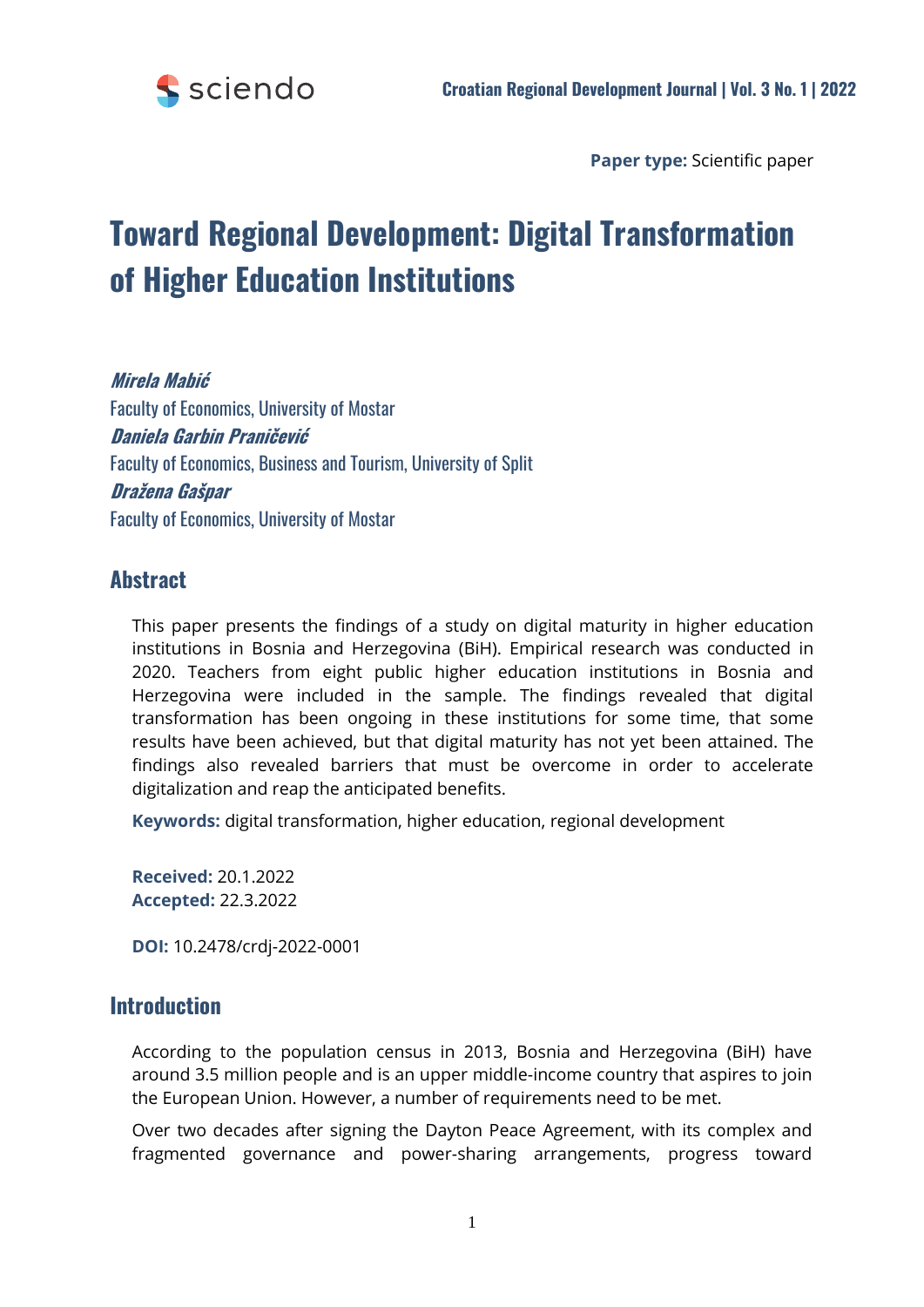accession is constrained by limited reform progress (United Nations Bosnia and Herzegovina, 2021).

To remedy the situation, the authorities in Bosnia and Herzegovina (BiH) and the United Nations (UN) are committed to working together to achieve priorities in BiH.

According to the document "A Partnership for Sustainable Development: Bosnia and Herzegovina and the United Nations Sustainable Development Cooperation Framework 2021-2025", among other issues, one of the requirements is improved access to and quality of education because these items are seen as critical to future, sustainable development. Under priority "Quality, accessible and inclusive education, health and social protection" the UN system will support technology transfer and digital transformation. The focus will be on anticipating future skills needs and applications across the priorities and outcomes to drive innovation opportunities for sustainable growth and inclusive society (United Nations Bosnia and Herzegovina, 2021).

Knowing the situation in Bosnia and Herzegovina and guided by the need for an improved education system in order to contribute to future development, the authors asked the following research questions:

Research questions 1 (RQ1): When did higher education institutions in Bosnia and Herzegovina start the digital transformation and did they reach the appropriate level of digital maturity?

Research questions 2 (RQ2): If so, what are the main obstacles to intensive digital transformation in the higher education sector of Bosnia and Herzegovina.

After this introduction, a brief overview of the digital transformation in higher education and the importance of higher education for regional development is given. The research methodology is described with reference to the instrument used, the sample, and the data processing methods. After the methodology, the obtained results were presented and discussed. The paper ends with a conclusion that, in addition to the main findings and limitations of the research, provides further guidelines for research in this area.

#### **Digital transformation and higher education**

The universal acceptance of smart devices such as smartphones, tablets and various mobile technologies significantly accelerates the digitalization process. Today it means not only the regular use of digital technology but significantly affects all aspects of business by accelerating the process of change and ensuring a higher level of interconnection (Gimpel, Röglinger, 2015). According to the same authors, digitalization was primarily related to the IT sector several years ago and based on data processing and management within that sector. Still, today it affects all departments and moves from administrative and support tasks and processes to core business processes.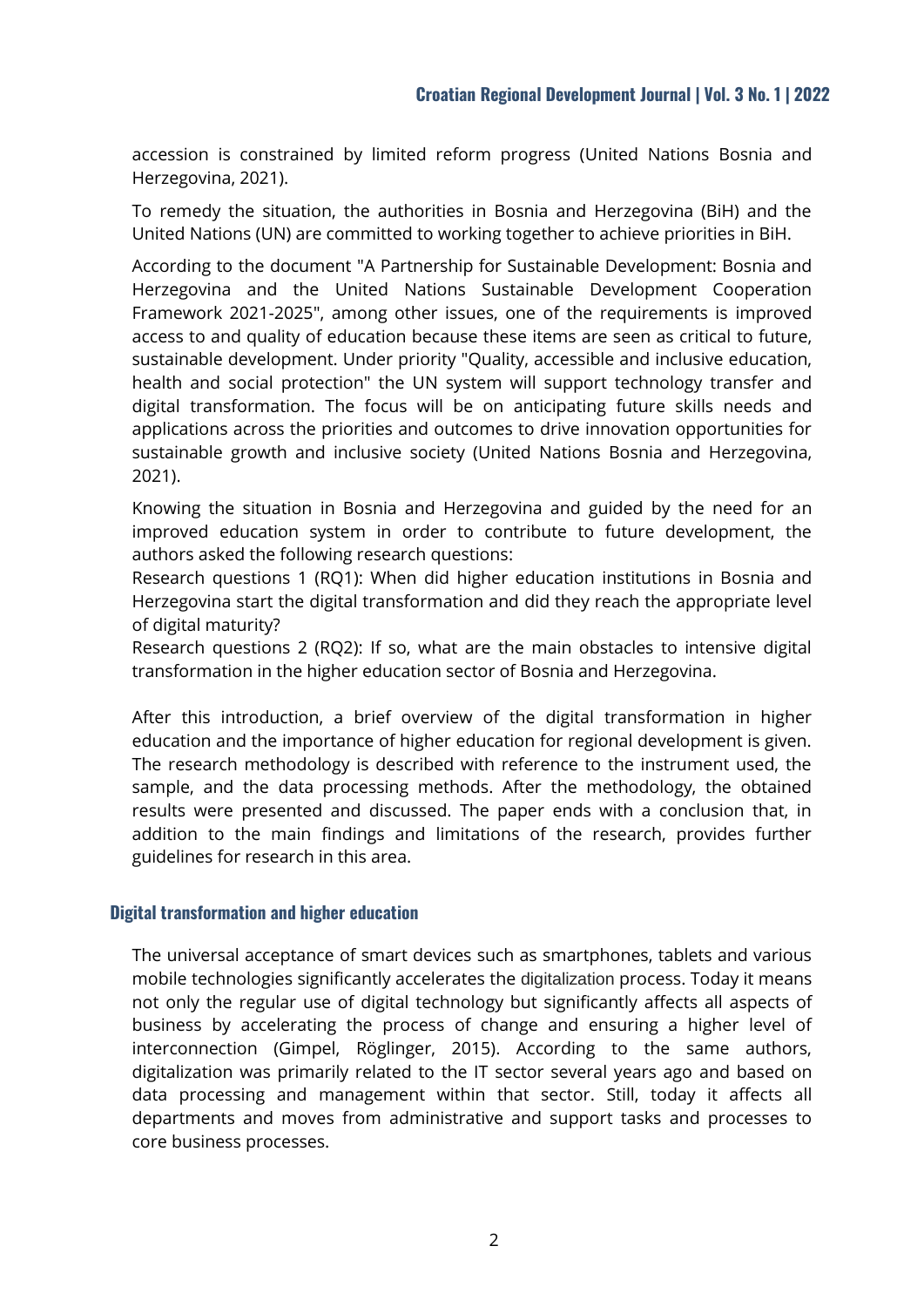The use of technology to transform an organization's core business to better meet the needs of clients/customers is part of the digital transformation process (Clark, 2018). Clark (2018) examines the digital transformation in higher education through students' eyes (primary users of higher education services). He analyzes the changes that digital technologies, through digital transformation, can provide for them. According to this author, perceiving the digital transformation in the context of reshaping the student experience would include a series of changes such as: digitally attracting future students, registering on student information systems via different digital devices, providing different online learning options, using technology to monitor student progress and performance and executing intervention protocols, and establishing partnerships with the industry.

According to Matkovic et al. (2018), redefining educational services and products as well as the renewal of operational processes are the main goals of digital transformation in higher education. Sandkuhl and Lehmann (2017) think similarly, pointing out that digital transformation in higher education aims to redefine educational services and the accompanying redesign of all business processes.

Various issues confronting higher education institutions as campus security issues, information security, student success, IT strategy, student services, accessibility, digital integration, and artificial intelligence stand out as drivers of digital transformation in the education sector (Alcatel-Lucent Enterprise, 2019). The authors also state that digitally transforming higher education institutions would include not only updated hardware and software (despite their importance in the digital transformation process), but also the following factors: building a strong IT foundation, encouraging successful students, creating a secure campus, ensuring superior cyber security, and operational efficiency.

According to these authors, the digital transformation is a physical and philosophical shift intended to meet the growing demands of students, colleges, and campuses to create a learning environment in which everything is connected. Moreover, as Garbin Praničević et al. (2019) argued, digital transformation has enabled a significant shift from a 'teacher-centred' approach to more interactive 'student-centred' teaching, thus inducing major changes in learning models and pedagogy. Additionally, digital transformation creates an ecosystem or intelligent campus by combining technology, services, and security to bridge the digital divide and provide a collaborative, interactive, and personalized learning experience.

Library digitalization, conversation agents, online questions/answers, digital notes, facilitated studying, digital payment, online curriculum / online learning, informative applications, digitally controlled systems, and decision making based on data analysis are some of the interesting and great benefits that digital technology brings to educational institutions (Spear, 2019).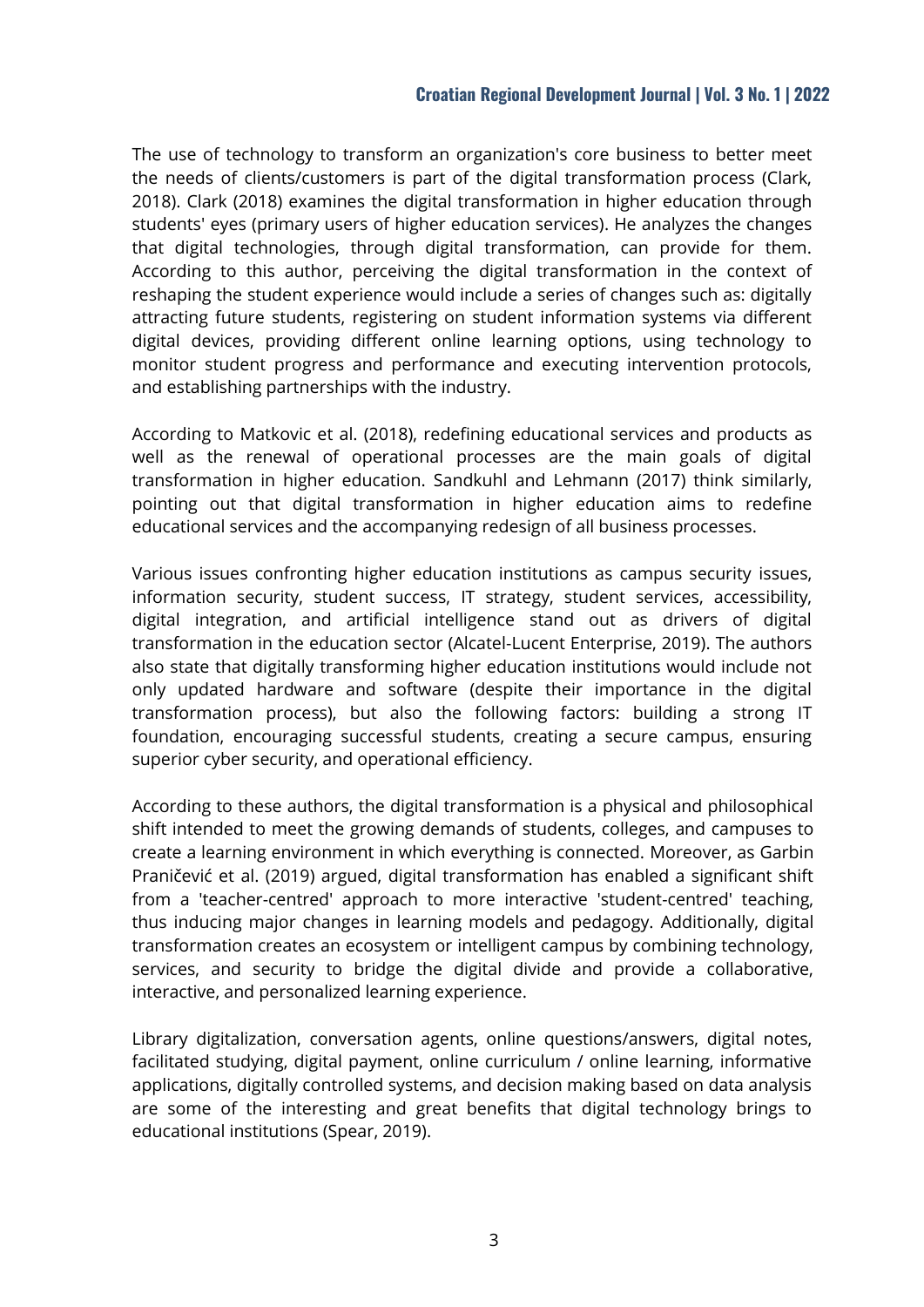According to EHL Insights (n/a), online learning is just one of the ways that digital technologies and improvements have influenced students and classroom patterns. As a result, the author cites the following trends that have occurred and continue to occur in the educational process as a result of digital technology: improved accessibility and access, adapted access to learning, virtual reality, cloud-based learning, the inclusion of related things (IoT) in an educational environment, security, teaching digital citizenship, and big data.

EHL Insights (n/a) points out that online learning is just one of the ways in which digital technologies and their advancements have influenced students and trends in classrooms. Consequently, the author cites the following trends that, under the influence of digital technology, have occurred and are still occurring in the educational process: improved accessibility and access, adapted access to learning, virtual reality, cloud-based learning, the inclusion of related things (IoT) in the educational environment, security, teaching digital citizenship, big data.

#### **Higher education and regional development**

From the OECD perspective (OECD, 2018), regional development is perceived as "a general effort to reduce regional disparities by supporting (employment and wealthgenerating) economic activities in regions." Over time, it has been noticed the shift from an economic perspective to wider noneconomic benefits of HEIs to regional development (Boucher et al., 2003). In a few countries, like Greece, Belgium and Norway, almost a few decades ago, universities have been a key element of regional development policy (Thanki, 1999). In time things have changed significantly. On the one side, the categories like knowledge transfer, community services, and community engagement slowly start to supplement university research and teaching. On the other hand, the number of countries where universities contribute to policies explicitly related to regional development has increased.

In Marmolejo and Puukka (2006) study based on an OECD review of 14 Regions throughout 12 Countries is pointed out that any country striving to be competitive should make a serious commitment to fortifying its regional innovation system through "cooperation between higher education institutions, public authorities and the business sector". Still, regarding the activities involving higher education in regional development, the named study present also considerations focused on the lack of proper incentives, indicators and monitoring such type activities outcomes. Consequently, the author(s) set the imperative for cultural change within HEIs based on perceiving regional engagement, academic excellence, and research as complementary activities.

In Gennaioli et al. (2013), it is revealed and present how educational opportunities and educational attainment enable the creation of new opportunities for entrepreneurs to improve their position in the market. Furthermore, Galvão et al. (2018) highlight entrepreneurship education's potential as a valuable strategic tool in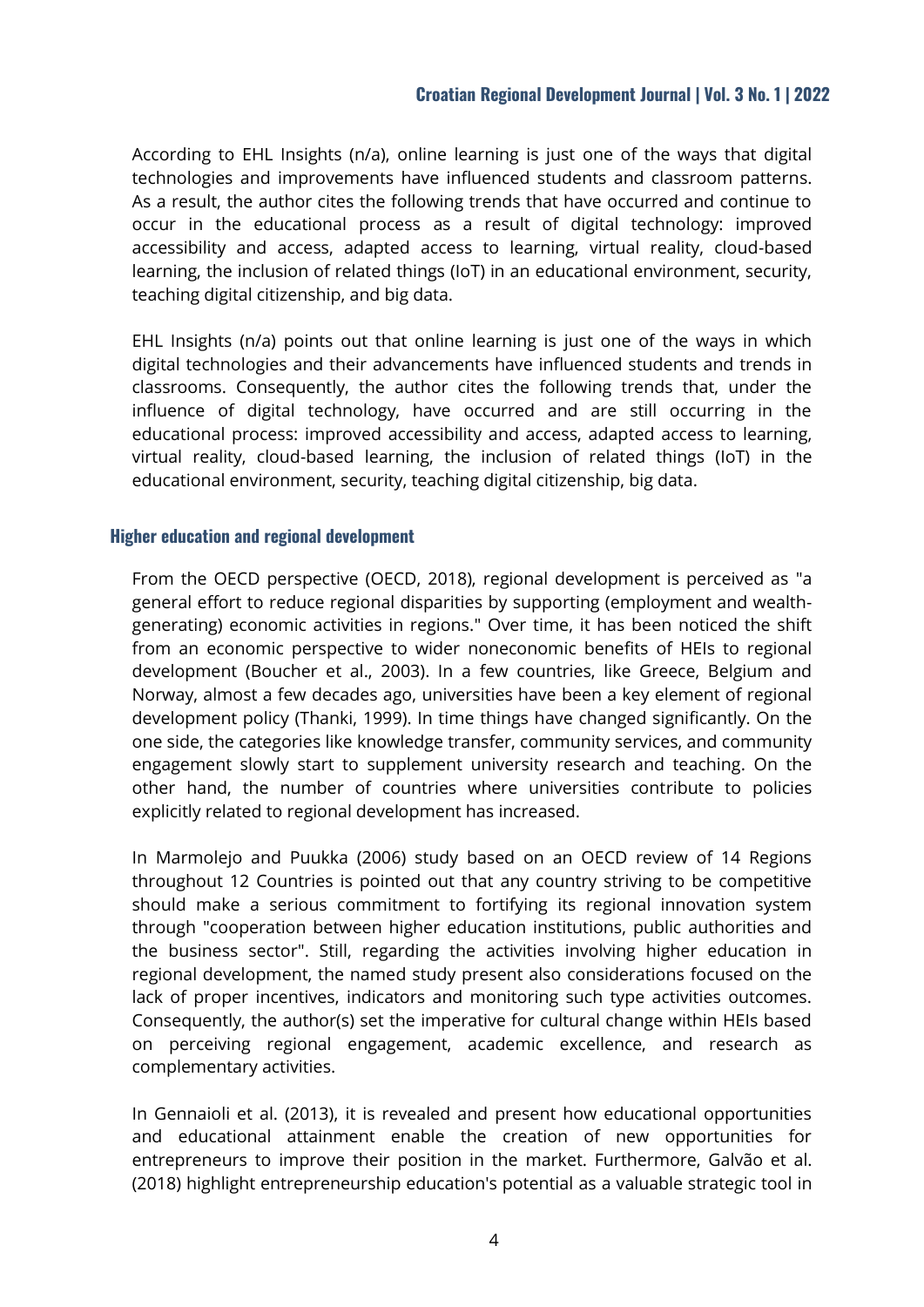achieving regional development. Following that, the cooperation between academia, government, and business is suggested to strengthen society's entrepreneurial intention. One of the main reasons for the growing role of education for regional development seems just the appearance of cooperative approaches in regional governance, which additionally push universities to participate and engage in regional development and take a more responsible role than before (Fonseca and Nieth, 2021).

In line with Peer and Penker (2016), the relation between higher education institutions and regional development additionally receive the note of political expectations in terms of (i) regional economic potentials promotion, (ii) diversifications and (iii) the strengthening of the regional competitiveness. Analogy, building HEIs infrastructure in regions where they should "trigger "/induce regional development has been argued as regional political tools with perspective to be more responsible for further regional development. In summary, although the higher education institution was initially considered a location factor only, it has evolved into a key player in regional innovation and management.

Last but not least, in recent times, primarily in favor of ethics, the rising number of higher education institutions (HEIs) has been supervised regarding their contributions in boosting knowledge and regional development (Harrison and Turok, 2017).

# **Methodology**

During May and June 2020, empirical research was conducted among employees of eight public universities in Bosnia and Herzegovina.

An online survey was conducted. The Google Forms option was used to create the survey questionnaire. The invitation to participate in the survey, along with a link to the survey questionnaire, was sent via e-mail. The official e-mail addresses of the teachers were obtained from the faculties' official websites at BiH's public universities. The population of teachers in BiH consisted of 4328 teachers, according to data available on the official website of the faculties (established units) of public universities in the country. A total of 3709 e-mails were collected (85.7% of the teacher population). They were invited to participate in the survey, and 665 of them responded, accounting for 17.93% of all e-mails sent. Following receipt of the e-mail, 11 teachers responded, stating that they were no longer employed at the faculties of BiH's public universities - they were external associates (no longer) or had retired. The rate of return was 18%.

A digital maturity measurement model developed by Đurek et al. (2017; 2018) was used to assess digital maturity. This model is comprised of seven major domains and 45 items. Questions about the start of digitalization and the percentage of business activities/processes that had been digitalized at the time of the survey, the first digitalized business activity/process, and possible obstacles to digital transformation were added to the questionnaire.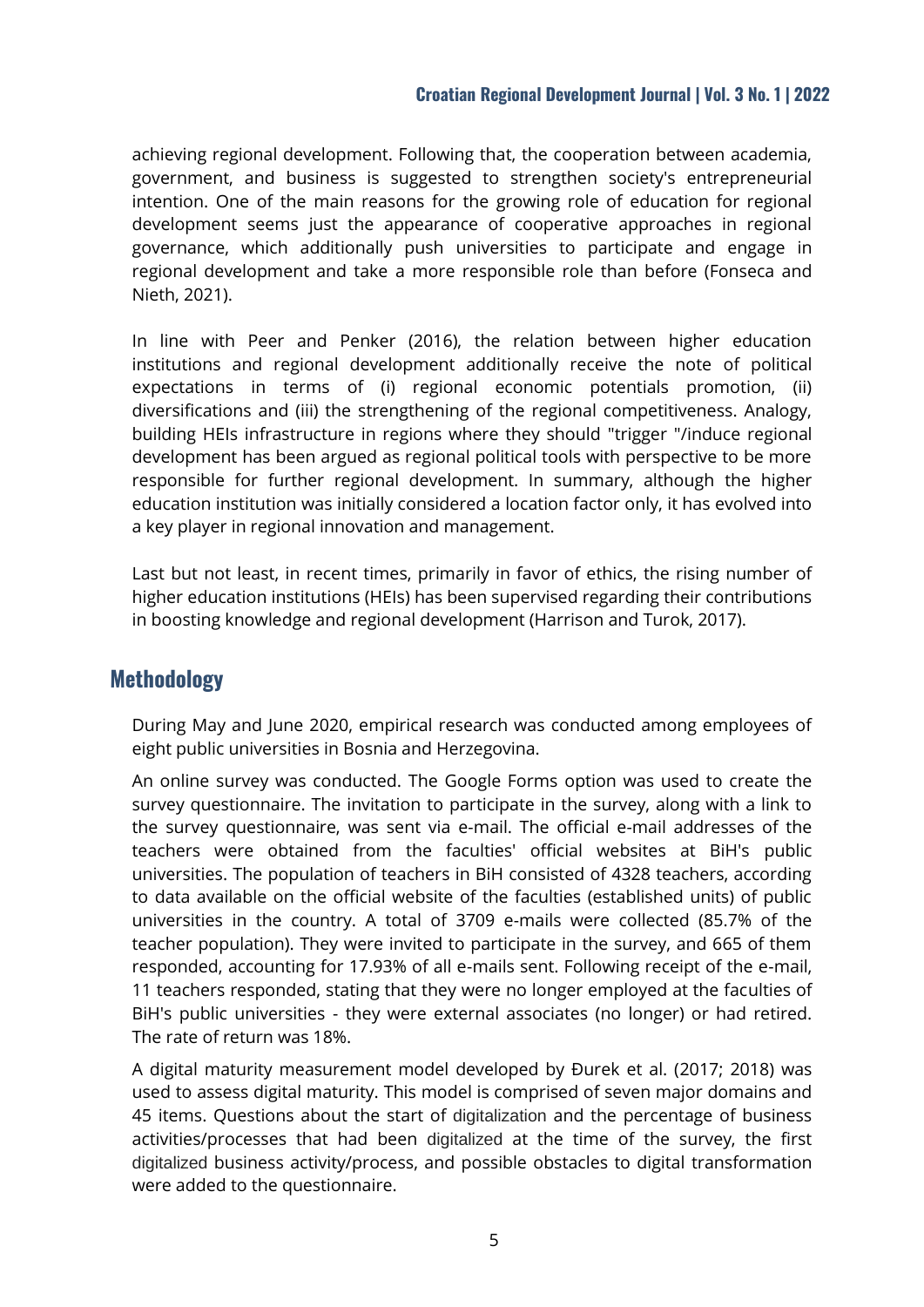The Cronbach Alpha coefficient was used as a measure of the internal consistency of a set of statements to investigate the reliability, i.e., the internal consistency of the dimensions. This coefficient has a value between 0 and 1; the closer it is to 1, the more reliable the measurement scale is. Cronbach's Alpha coefficients of 0.7 and higher are considered acceptable (Nunnally et al., 1994).

The Cronbach Alpha coefficient values for the digital maturity dimensions are shown in Table 1.

#### *Table 1*

Cronbach Alpha coefficient for digital maturity dimensions

| <b>No</b>        | <b>Dimension</b>                               |       | Number of Cronbach |
|------------------|------------------------------------------------|-------|--------------------|
|                  |                                                | items | <b>Alpha</b>       |
|                  | Leadership, planning and management            |       | 0.935              |
| $\overline{2}$   | <b>Learning and teaching</b>                   | 5     | 0.902              |
| $\overline{3}$   | Scientific-research work                       | O     | 0.907              |
| $\boldsymbol{4}$ | Technology transfer and service to the society | 5     | 0.920              |
| 5                | <b>ICT culture</b>                             |       | 0.913              |
| 6                | <b>ICT infrastructure</b>                      |       | 0.936              |
|                  | <b>Quality assurance</b>                       |       | 0.922              |

*Source:* Author's calculation

Comparing the results from the previous table and the reference values of the Cronbach's alpha coefficient (available in the literature), it can be concluded that the investigated dimensions of digital maturity used in this study have excellent internal consistency.

IBM SPSS Statistics 25 (IBM SPSS Statistics for Windows, version 25.0. Armonk, NY: IBM Corp. Released 2017) and Microsoft Excel (Office version 2016, Microsoft Corporation, Redmont, WA, USA) were used for statistical data analysis. The Kolmogorov – Smirnov test was used to test the normality of numeric variables. Descriptive statistics procedures were used to describe the collected data: frequencies (absolute and relative, %) for categorical data, mean (M) as measures of central tendency and standard deviation (SD) and coefficient of variation (CV) as measures of variability for numeric data.

# **Results**

According to the findings, the digital transformation of public higher education institutions in Bosnia and Herzegovina takes more than 5 years - 63.3 percent of respondents said it started before 2016, while others said it began after 2016.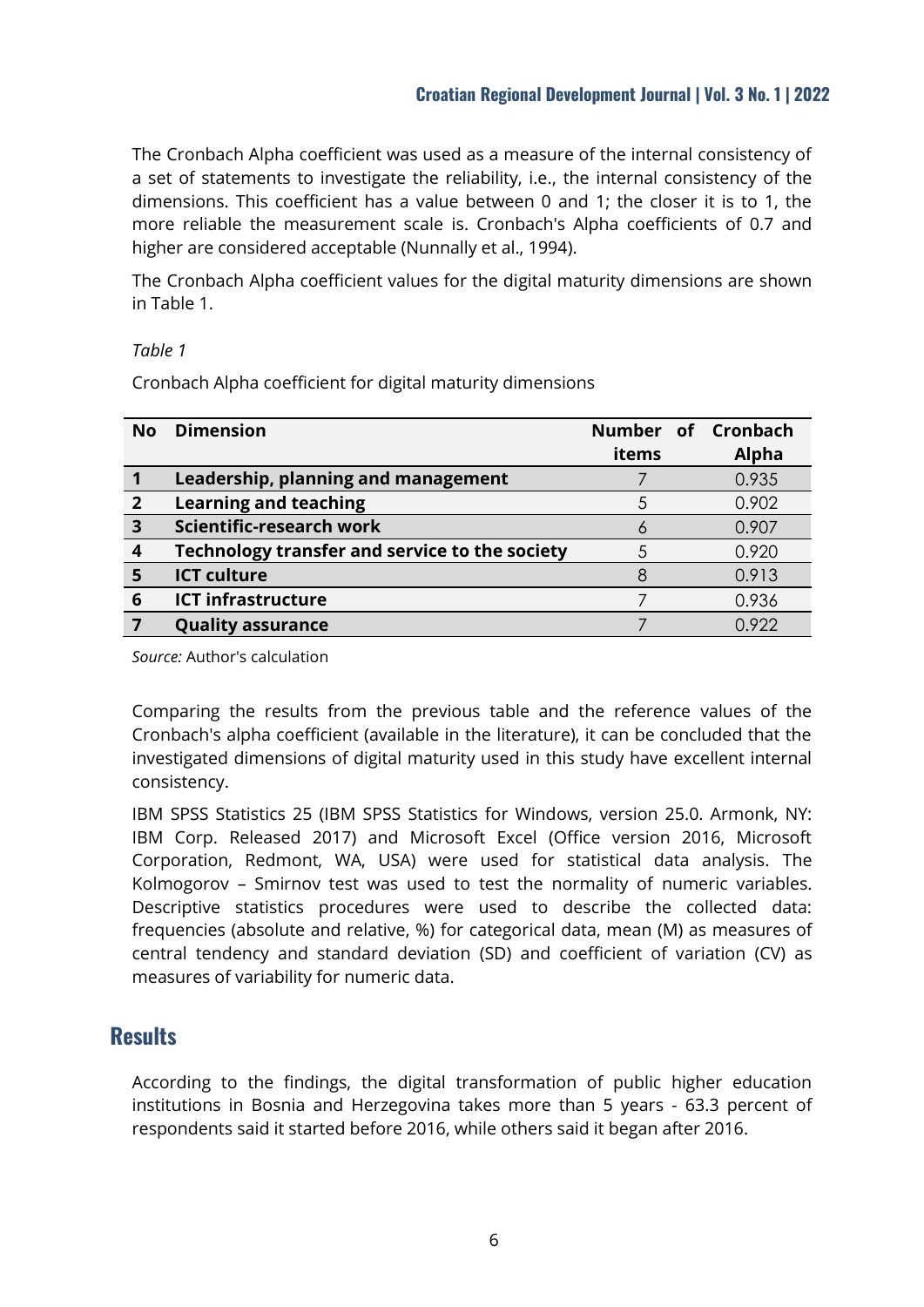The mean values of digital maturity dimensions ranged between 3 and 4, precisely between 3.35 and 3.88. The dimension with the highest mean is "ICT culture," while the dimension with the lowest mean is "Technology transfer and service to society." The coefficients of variation show that all dimensions' means are well represented. Descriptive statistics for individual dimensions of digital maturity are shown in Table 2.

### *Table 2*

Descriptive statistics for digital maturity dimensions

| <b>No</b>               | <b>Dimension</b>                                  | M    | <b>SD</b> | <b>CV</b> |
|-------------------------|---------------------------------------------------|------|-----------|-----------|
|                         | Leadership, planning and management               | 3,50 | 1,02      | 29,1%     |
| $\overline{2}$          | <b>Learning and teaching</b>                      | 3,64 | 1,00      | 27,5%     |
| $\overline{\mathbf{3}}$ | Scientific-research work                          | 3,38 | 1,02      | 30,2%     |
|                         | Technology transfer and service to the<br>society | 3,35 | 1.09      | 32.5%     |
|                         | <b>ICT culture</b>                                | 3,88 | 0,86      | 22,2%     |
| 6                       | <b>ICT infrastructure</b>                         | 3,73 | 0,99      | 26,5%     |
|                         | <b>Quality assurance</b>                          | 3,56 | 1.05      | 29,5%     |

*Note:* M - mean; SD - standard deviation; CV - coefficient of variation

*Source:* Author's calculation

The mean digital maturity score is 3.59 with a standard deviation of 0.85 (coefficient of variation is 23.67%).

The presented results answer the first research question about the beginning of a digital transformation in higher education institutions in Bosnia and Herzegovina and their digital maturity.

Furthermore, respondents were asked to provide a free estimate of the proportion of digitalized business processes/activities in their faculties' total number of business processes/activities. The results show that 629 respondents stated the exact percentage/share, 22 said "I don't know," and 14 made a comment about the COVID-19 pandemic but did not state the exact share/percentage. According to the responses of these 14 respondents, the faculties have made significant progress in digitalization as a result of the COVID-19 virus pandemic. This pandemic has caused and continues to cause significant changes in how the educational process is implemented. As expected, the range of shares ranges from 0 to 100 percent. Nine respondents stated 0 as the answer, while 15.1% of them pointed out that half of business activities/processes have been digitalized in their institution. Of the other respondents, 28.1% state that less than 50% of business activities/processes have been digitalized, and 56.8% that more than 50% of business activities/processes are involved. More specifically, 42.1% of respondents state that more than 70% of all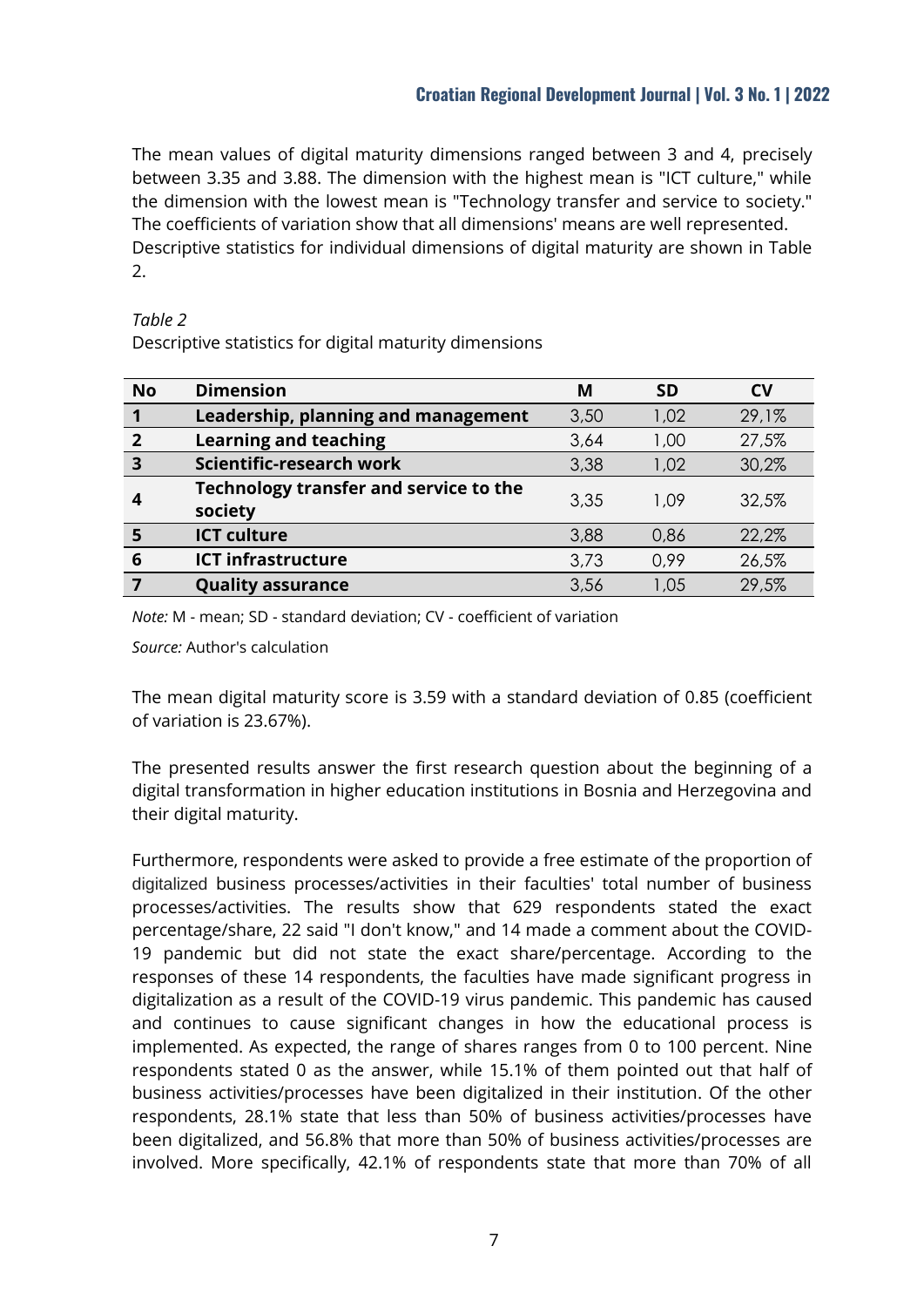business activities/processes have been digitalized in their higher education institutions.

As an additional comment to the previous question, respondents most often pointed out administration, student work, and exam registration as business processes/activities that were digitalized among the first.

Slightly more than half of the respondents are satisfied with the process of digital transformation at their higher education institutions, i.e., they are satisfied with the digital maturity of their institutions ( $n = 367$ ; 55.2%). Other respondents, 298 of them (44.8%), are not satisfied with the way and speed of digitalization of their faculties and pointed out obstacles that, in their opinion, significantly slow down the digital transformation of their faculties. The results show that more than 80% of respondents consider all offered items as obstacles to intensive and efficient digital transformation. Only small nuances show that, according to them, the biggest obstacle is the cost of application/implementation of digital technologies in business. In contrast, the management of institutions (specifically their support and digital literacy) is a slightly smaller obstacle. The ratio of respondents for the answers is an obstacle / not an obstacle for all offered items is shown in Table 3.

In addition, the respondents rated the strength of each of the offered items as follows: 1 - small/weak obstacle, 2 - medium obstacle and 3 - big/strong obstacle. The representation of individual responses according to the strength of the obstacles is also given in Table 3. The results show that the fear of possible attacks and data theft, and security issues are most often pointed out as small obstacles. Medium obstacles are problems related to business control, while the biggest obstacles are the costs of application/implementation of digital technologies in business.

| <b>No</b> |                                                    | $%$ of<br>respondents |       | strength of the<br>obstacle |       |       |
|-----------|----------------------------------------------------|-----------------------|-------|-----------------------------|-------|-------|
|           |                                                    | <b>NAO</b>            | AO    | 1                           | 2     | 3     |
|           | Lack of management /<br>administration support     | 13.1%                 | 86.9% | 42.6%                       | 32.3% | 25.2% |
| 2         | Poor IT literacy of<br>management / administration | 10.4%                 | 89.6% | 40.0%                       | 30.5% | 29.3% |
| 3         | <b>Application / implementation</b><br>costs       | 1.7%                  | 98.3% | 11.0%                       | 19.6% | 69.4% |
| 4         | Poor computer literacy of<br>employees             | 4.7%                  | 95.3% | 27.7%                       | 31.9% | 40.4% |
| 5         | <b>Extensive IT infrastructure</b>                 | 4.0%                  | 96.0% | 22.3%                       | 32.5% | 45.1% |
| 6         | <b>Impossibility of adequate data</b>              | 11.1%                 | 88.9% | 44.4%                       | 26.6% | 28.9% |

#### *Table 3*

Descriptive statistics for digital maturity dimensions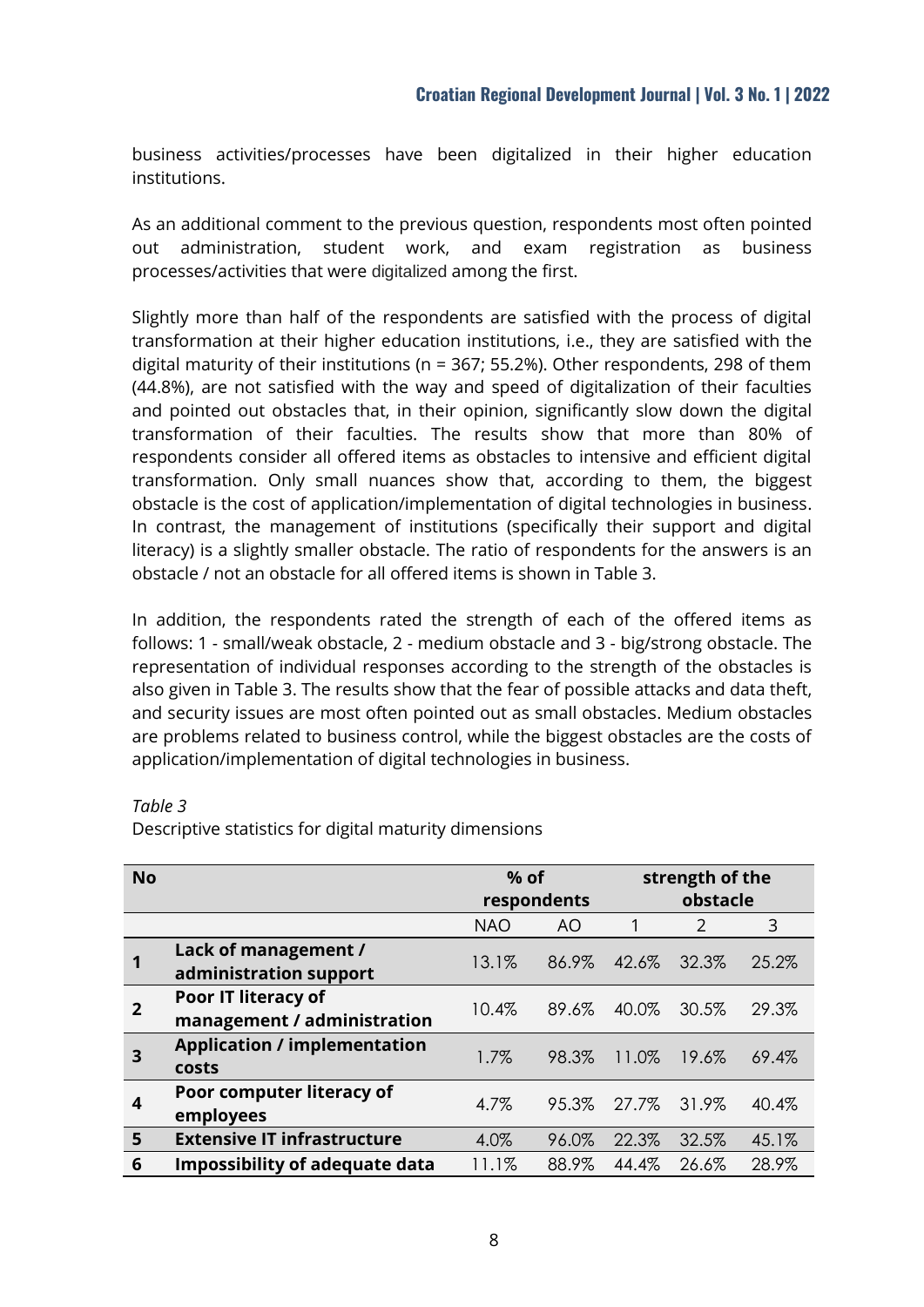|    | protection                                     |          |                         |                   |       |
|----|------------------------------------------------|----------|-------------------------|-------------------|-------|
|    | Fear of possible attacks and<br>data theft     | 12.8%    | 87.2% 48.8% 26.6% 24.6% |                   |       |
| 8  | <b>Security issues</b>                         | $12.1\%$ | 87.9% 47.9% 29.1%       |                   | 23.0% |
| 9  | <b>Problems related to business</b><br>control | $12.4\%$ | 87.6% 39.0% 34.7% 26.2% |                   |       |
| 10 | <b>IT department size</b>                      | $8.1\%$  |                         | 91.9% 26.5% 25.7% | 47.8% |

*Note:* NAO - not an obstacle; AO - an obstacle; 1 - small / weak obstacle, 2 - medium obstacle and 3 - big / strong obstacle

*Source:* Author's calculation

The results in Table 3 and the accompanying text answer another research question related to barriers to intensive digital transformation in higher education institutions in Bosnia and Herzegovina.

## **Discussion**

More than half of teachers say their higher education institutions began digitalization before 2016, implying that the digital transformation of business has been ongoing for more than 5 years. When viewed in the context of assessing digital maturity and satisfaction with digitalization, the question "Why are these results not better?" arises. It should be remembered that digitalization is an ongoing process that cannot be completed due to daily advancements and new solutions in the field of digital technology. No matter how much we follow new technological achievements, it is impossible to complete the digital transformation once and for all. Besides, people, their non-acceptance and/or difficulty in accepting technology, different attitudes toward technology, different views of the educational process, and sometimes even rejection and conscious sabotage of all activities undertaken by the school may be significant obstacles to better results. Of course, it is important to remember that doing business in a turbulent, dynamic, and highly competitive environment can impose various requirements that can interfere with all plans of higher education institutions, including digitalization plans.

The analysis of the obtained results clearly shows that higher education institutions in Bosnia and Herzegovina are only in the middle of the road known as digital transformation. This was derived from the results obtained in terms of digital maturity. The average digital maturity score is 3.59, with individual dimension ratings ranging from 3.35 to 3.88. Although the mean grade of digital maturity is closer to grade 4 than grade 3, there is insufficient evidence to draw a different conclusion than "only in the middle of the road."

This middle ground is best understood through the dimensions of digital transformation. The "ICT culture" dimension has the highest mean grade, and the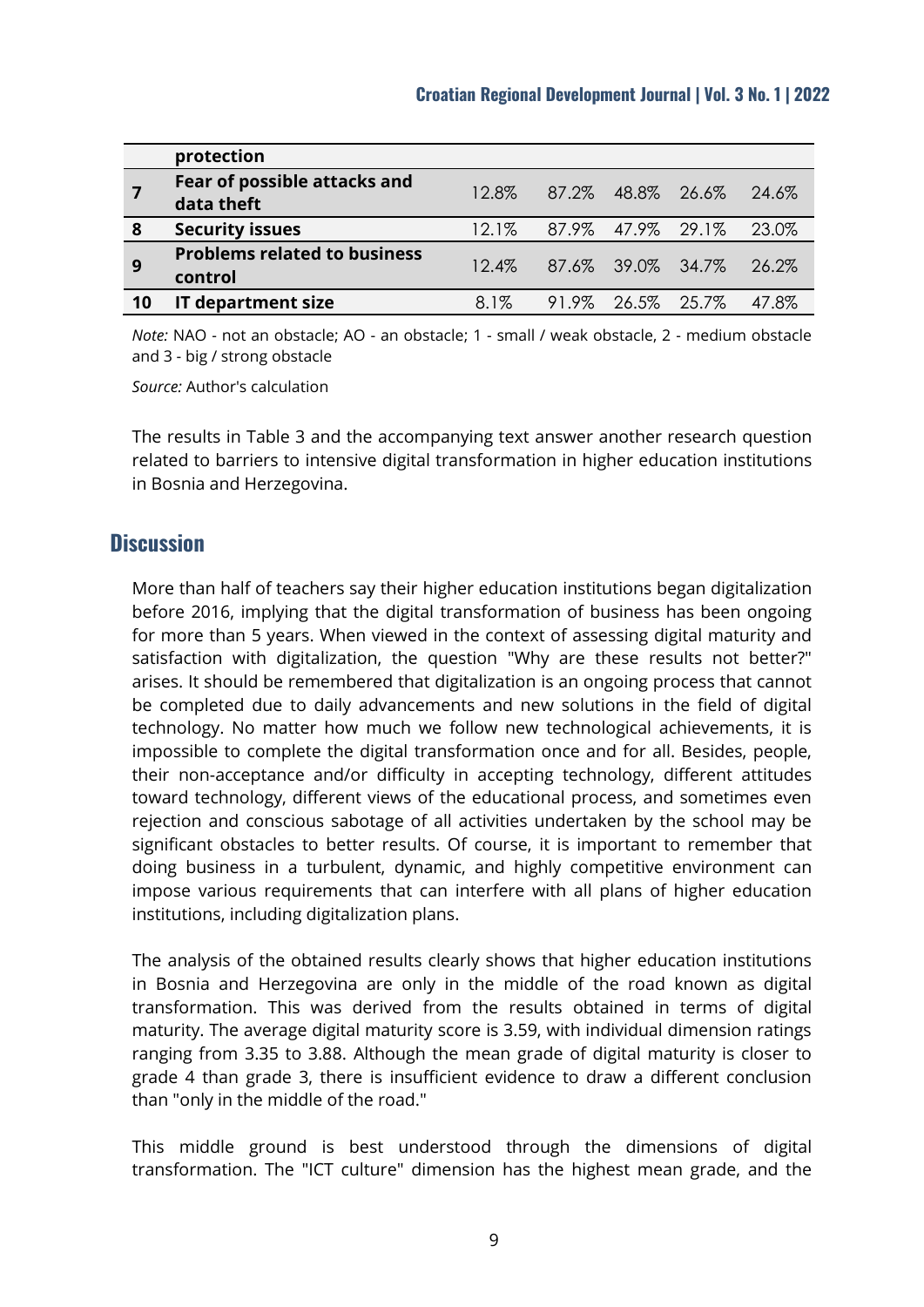"Technology transfer and service to society" dimension has the lowest mean grade. The names of these dimensions show that higher education institutions in Bosnia and Herzegovina pay attention to developing a culture oriented to information and communication technologies (ICT). Still, they do not make adequate use of ICT in the practical application of acquired knowledge.

Although more than half of the teachers stated that more than half of their business processes/activities at their faculties had been digitalized, the question is how much they have been digitalized and what level of digital maturity these business processes/activities have attained. It is assumed that they changed the way of working and the practice that was in place until about ten years ago. They have most likely implemented technology in their business, but this does not imply that they have achieved top digitalization solutions.

The true picture of digital transformation and digital maturity in Bosnia and Herzegovina's higher education institutions would be obtained only after comparison with world universities. While they may not have implemented technology as long as the university in Bosnia and Herzegovina, the solutions they use in their business activities are far more advanced than in Bosnia and Herzegovina. Comparison with best practices could provide a real impetus for more intensive digitalization of education in Bosnia and Herzegovina, not just in higher education but also at other levels of education. Considering that a significant number of private higher education institutions operate in Bosnia and Herzegovina, putting enormous competitive pressure on public higher education institutions, it is clear that the higher education institutions included in this study must significantly increase all digitalization activities.

Perhaps "opponents" of digital technologies and digitalization, in general, will argue that the essence of education is not in digitalization and that knowledge acquisition does not always rely on technology. While they may be correct, today's society simply imposes technology in all spheres so that educational institutions must adapt and continuously adopt new trends. It must be mandatory, especially since new generations are practically born with technology and use it in every possible field, and digitalization solves the problem of physical/geographical distance.

As expected, digitalization began in the administration department, emphasizing student service administration and the exam application process. Starting with the fact that providing education services is the primary or at least one of higher education institutions' primary activities, and students are their primary stakeholders, it is understandable to focus first on improving the quality and digitalization of business activities. That increases student satisfaction and significantly increases the satisfaction of other indirect stakeholders such as parents, competent institutions, the economy, and the larger community.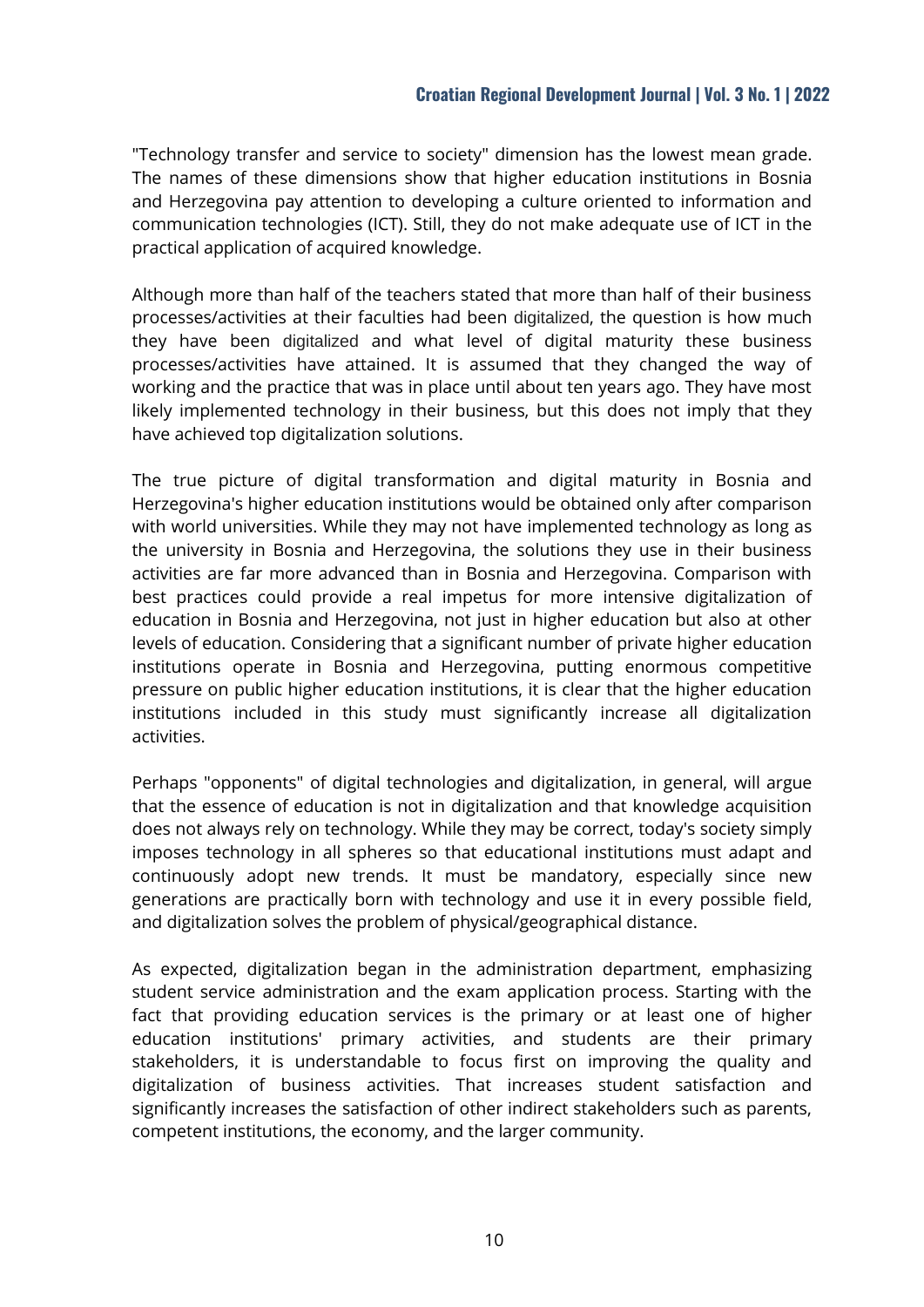According to the findings, only half of the respondents are satisfied with their institution's digital maturity or degree of digitalization. Respondents pointed out the costs of technology implementation, demanding IT infrastructure, poor IT literacy of employees, and the size of IT departments as the biggest obstacles, i.e., some items mentioned in the literature as obstacles and challenges of digital transformation. These impediments demonstrate that technology, procurement, and implementation remain the main issue. Furthermore, the above points to financial resources as a significant obstacle, which may be a problem in the public institutions of Bosnia and Herzegovina due to the complex structure and organization of the state and the relatively complicated solution of financing these institutions. Nevertheless, it should be mentioned that free open source applications and software can be found that can significantly contribute to reducing implementation costs, and financial resources cannot be an excuse to avoid and inadequately implement digitalization. Of course, open-source software is not always the happiest and the best solution and cannot be compared to custom software. Still, by adapting business processes, they can be a significant step in digital transformation in the higher education sector (at least for Bosnia and Herzegovina). The obstacle that stands out in this group is digital literacy. Still, it is not insurmountable because a planned approach within each organization can significantly increase the level of digital literacy of people at a relatively low cost.

## **Conclusion**

The findings suggest that higher education institutions in Bosnia and Herzegovina have acknowledged the necessity of digital transformation and are taking steps in the right direction. However, they still have a long way to go in digital maturity. Several facts confirm this conclusion: more than half of the institutions have been digitalized for five years; the mean grades of the surveyed dimensions range between 3 and 4; slightly more than 50% of business processes/activities have already been digitalized; the costs of application/implementation of digital technologies in business, digital illiteracy, lack of management support and security issues were highlighted as significant obstacles to intensive digital transformation. By improving the current situation in terms of digital transformation and digital maturity, higher education institutions in Bosnia and Herzegovina will primarily help themselves and their direct stakeholders who will contribute to the development of their immediate and wider environment through their future activities.

Of course, the research had some limitations due to the size and characteristics of the sample. The survey was conducted among employees, primarily teachers at higher education institutions, working at faculties in various scientific fields. The sample represented 18% of the population and included different science and related fields, influencing the results.

The obtained results and limitations of the conducted research should guide future research activities. First, the sample should be enlarged and equalized in area and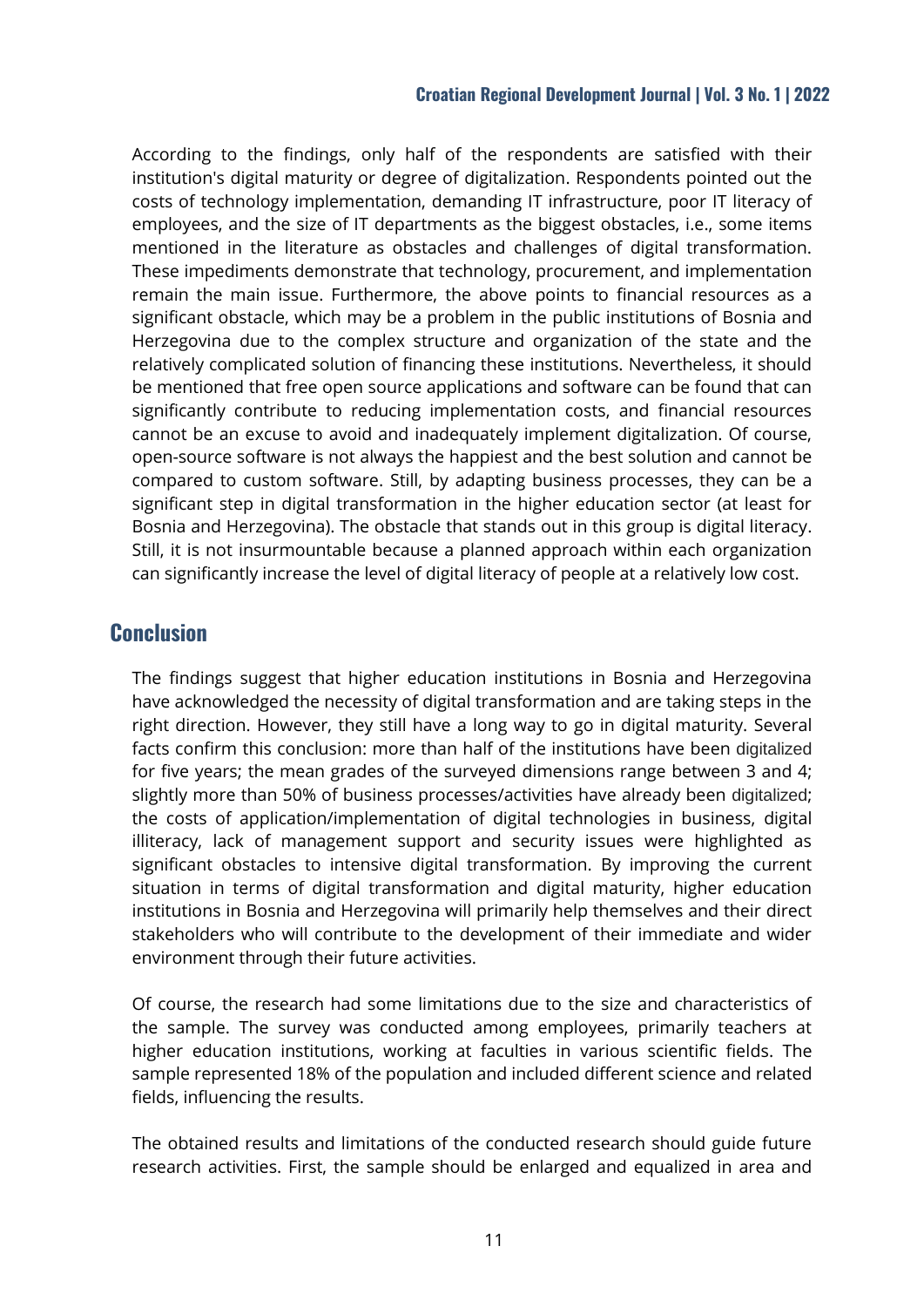field. It would also be beneficial to include private higher education institutions. Comparing the situation in public and private higher education institutions may serve as an impetus for more rapid and intensive digitalization. The findings of such research can provide new insights into approaches to digital transformation, both in terms of integrating digital technologies into everyday business and planning and implementing it.

In addition, future research should include an analysis of the level of development of Bosnia and Herzegovina, its regions, and the regions to which it belongs. The obtained results should be crossed with the results on the quality and digital maturity of higher education insinuations, compared with the situation in previous years and conclude further directions of education development to more intensive regional development.

# **References**

Alcatel-Lucent Enteprise. (2019). *Why Digital Transformation for Education? - FAQ – Digital Transformation*. [https://www.al-enterprise.com/-](https://www.al-enterprise.com/-/media/assets/internet/documents/digital-transformation-faq-en.pdf) [/media/assets/internet/documents/digital-transformation-faq-en.pdf](https://www.al-enterprise.com/-/media/assets/internet/documents/digital-transformation-faq-en.pdf)

Boucher, G., Conway, C., Van Der Meer, E. (2003). Tiers of engagement by universities in their region's development. *Regional studies*, 37(9), 887-897.

[Clark,](https://members.educause.edu/edmund-clark) E. (2018, May 21). Digital Transformation: What Is It?. <https://er.educause.edu/articles/2018/5/digital-transformation-what-is-it>

Đurek, V., Begičević Ređep, N., Divjak, B. (2017). Digital Maturity Framework for Higher Education Institutions, In Strahonja, V., Kirinić, V. (Eds.), Proceedings of the Central European Conference on Information and Intelligent Systems - 28th CECIIS (pp. 99- 106). University of Zagreb, Faculty of Organization and Informatics Varaždin

Đurek, V., Divjak, B., Begičević Ređep, N. (2018, February 28). Dokument o metodologiji procjene digitalne zrelosti – case study, [http://higherdecision.foi.hr/sites/default/files/D14.7.5%20Metodologija%20procjene%](http://higherdecision.foi.hr/sites/default/files/D14.7.5%20Metodologija%20procjene%20e-spremnosti%20%E2%80%93%20case%20study%20za%20RH.pdf) [20e-spremnosti%20%E2%80%93%20case%20study%20za%20RH.pdf](http://higherdecision.foi.hr/sites/default/files/D14.7.5%20Metodologija%20procjene%20e-spremnosti%20%E2%80%93%20case%20study%20za%20RH.pdf)

EHL Insights (n/a). *Top 8 digital transformation trends in education*. <https://hospitalityinsights.ehl.edu/digital-transformation-trends>

Fonseca, L. Nieth, L. (2021). The role of universities in regional development strategies: A comparison across actors and policy stages. *European Urban and Regional Studies*, 28(3), 298–315.

Galvão, A., Ferreira, J.J., Marques, C. (2018). Entrepreneurship education and training as facilitators of regional development: A systematic literature review. *Journal of Small Business and Enterprise Development*, 25(1), 17-40.

Garbin Praničević, D., Spremić, M. Jaković, B. (2019). Technology and Educational Leadership: The Role of Leaders vs. National Education Policies. In Ingþórsson, Á.,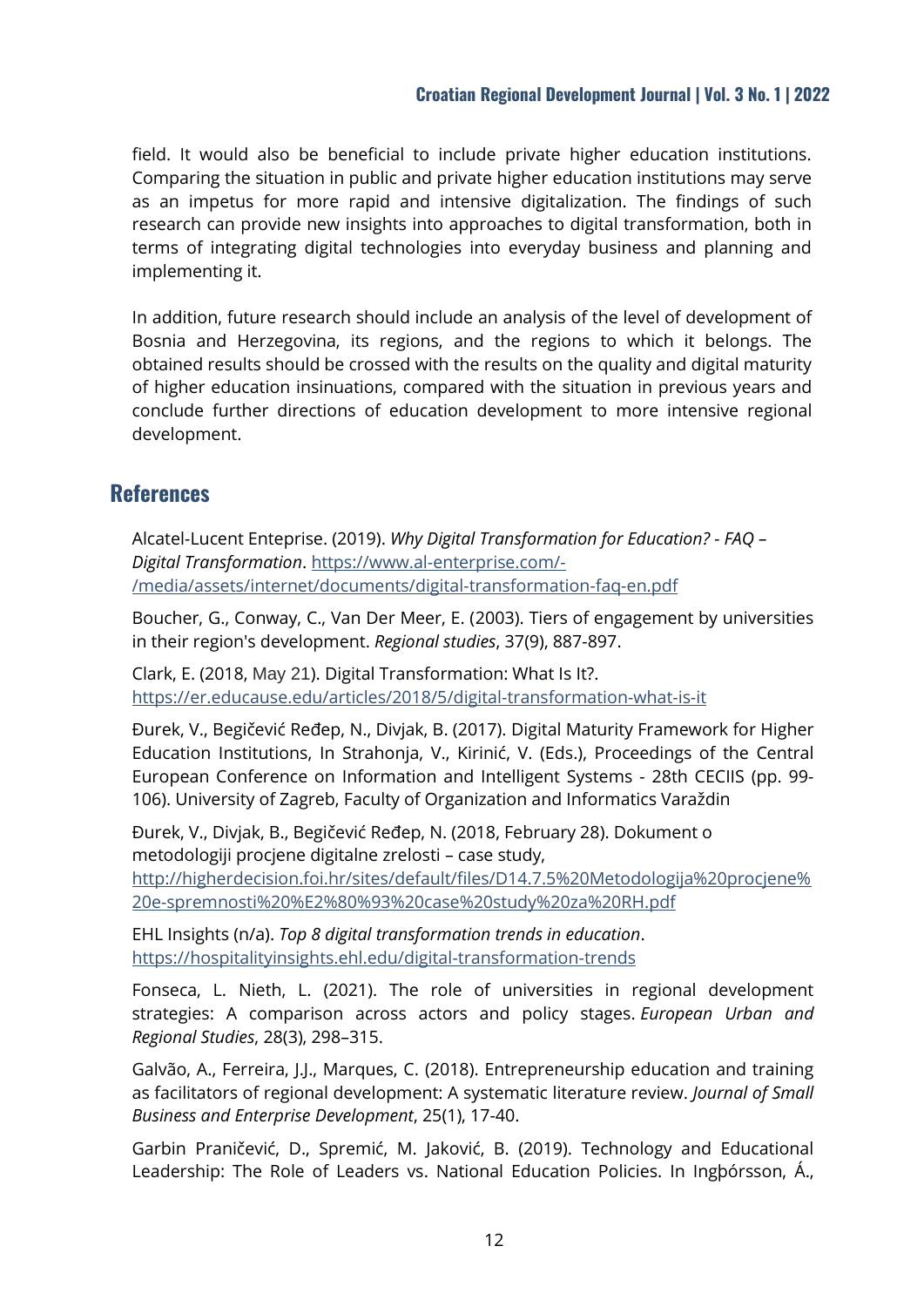Alfirević, N., Pavičić, J. Vican, D. (Eds.) *Educational Leadership in Policy* (pp. 97-116) Cham, Palgrave Macmillan.

Gennaioli, N., La Porta, R., Lopez-de-Silanes, F. and Shleifer, A. (2013). Human capital and regional development. *The Quarterly Journal of Economics*, 128(1), 105-164.

Gimpel, H., Röglinger, M. (2015). *Digital Transformation: Changes and Chances – Insights Based on an Empirical Study*. Project Group Business and Information Systems Engineering (BISE) of the Fraunhofer Institute for Applied Information Technology FIT, Augsburg/Bayreuth. [https://fim-rc.de/wp-content/uploads/2020/02/Fraunhofer-](https://fim-rc.de/wp-content/uploads/2020/02/Fraunhofer-Studie_Digitale-Transformation.pdf)[Studie\\_Digitale-Transformation.pdf](https://fim-rc.de/wp-content/uploads/2020/02/Fraunhofer-Studie_Digitale-Transformation.pdf)

Harrison, J., Turok, I. (2017). Universities, knowledge and regional development. *Regional Studies*, 51(7), 977-981.

Marmolejo, F. and Puukka, J. (2006). *Supporting the Contribution of Higher Education to Regional Development: Lessons Learned from an OECD Review of 14 Regions throughout 12 Countries*. Online Submission.

[https://www.oecd.org/spain/supportingthecontributionofhighereducationinstitutionst](https://www.oecd.org/spain/supportingthecontributionofhighereducationinstitutionstoregionaldevelopment-reportsonspain.htm) [oregionaldevelopment-reportsonspain.htm](https://www.oecd.org/spain/supportingthecontributionofhighereducationinstitutionstoregionaldevelopment-reportsonspain.htm)

Matković, P., Tumbas, P., Marić, M., Raković, L. (2018). Digital Transformation of Research Process at Higher Education Institutions. In Gómez Chova, L., López Martínez, A., Candel Torres, I. (Eds.), *Proceedings of INTED2018 Conference* (pp. 9467- 9472). IATED Academy

Nunnally, J.C., Bernstein, I.H. (1994), The Assessment of Reliability, Psychometric Theory, 3, 248-292.

OECD (2018). Regional Development Policy. [https://www.oecd.org/regional/regional](https://www.oecd.org/regional/regional-policy/regionaldevelopment.htm)[policy/regionaldevelopment.htm](https://www.oecd.org/regional/regional-policy/regionaldevelopment.htm)

Peer, V., Penker, M. (2016). Higher education institutions and regional development: A meta-analysis. *International Regional Science Review*, 39(2), 228-253.

Sandkuhl, K., Lehmann, H. (2017). Digital Transformation in Higher Education – The Role of Enterprise Architectures and Portals, In Rossmann, A., Zimmermann, A. (Eds.), *Digital Enterprise Computing (DEC 2017)* (pp. 49-60). Gesellschaft für Informatik, Bonn.

Spear, E. (2019, July 15). *7 examples of digital transformation in higher education*. eCampus News. [https://www.ecampusnews.com/2019/07/15/7-examples-of-digital](https://www.ecampusnews.com/2019/07/15/7-examples-of-digital-transformation-in-higher-education/)[transformation-in-higher-education/](https://www.ecampusnews.com/2019/07/15/7-examples-of-digital-transformation-in-higher-education/)

Thanki, R. (1999). How do we know the value of higher education to regional development?. *Regional studies*, 33(1), 84.

United Nations Bosnia and Herzegovina (2021, June 01). *A Partnership for Sustainable Development: Bosnia and Herzegovina and the United Nations Sustainable Development Cooperation Framework 2021-2025*.

[https://bosniaherzegovina.un.org/sites/default/files/2021-](https://bosniaherzegovina.un.org/sites/default/files/2021-06/Sustainable%20development_WEB.pdf) [06/Sustainable%20development\\_WEB.pdf](https://bosniaherzegovina.un.org/sites/default/files/2021-06/Sustainable%20development_WEB.pdf)